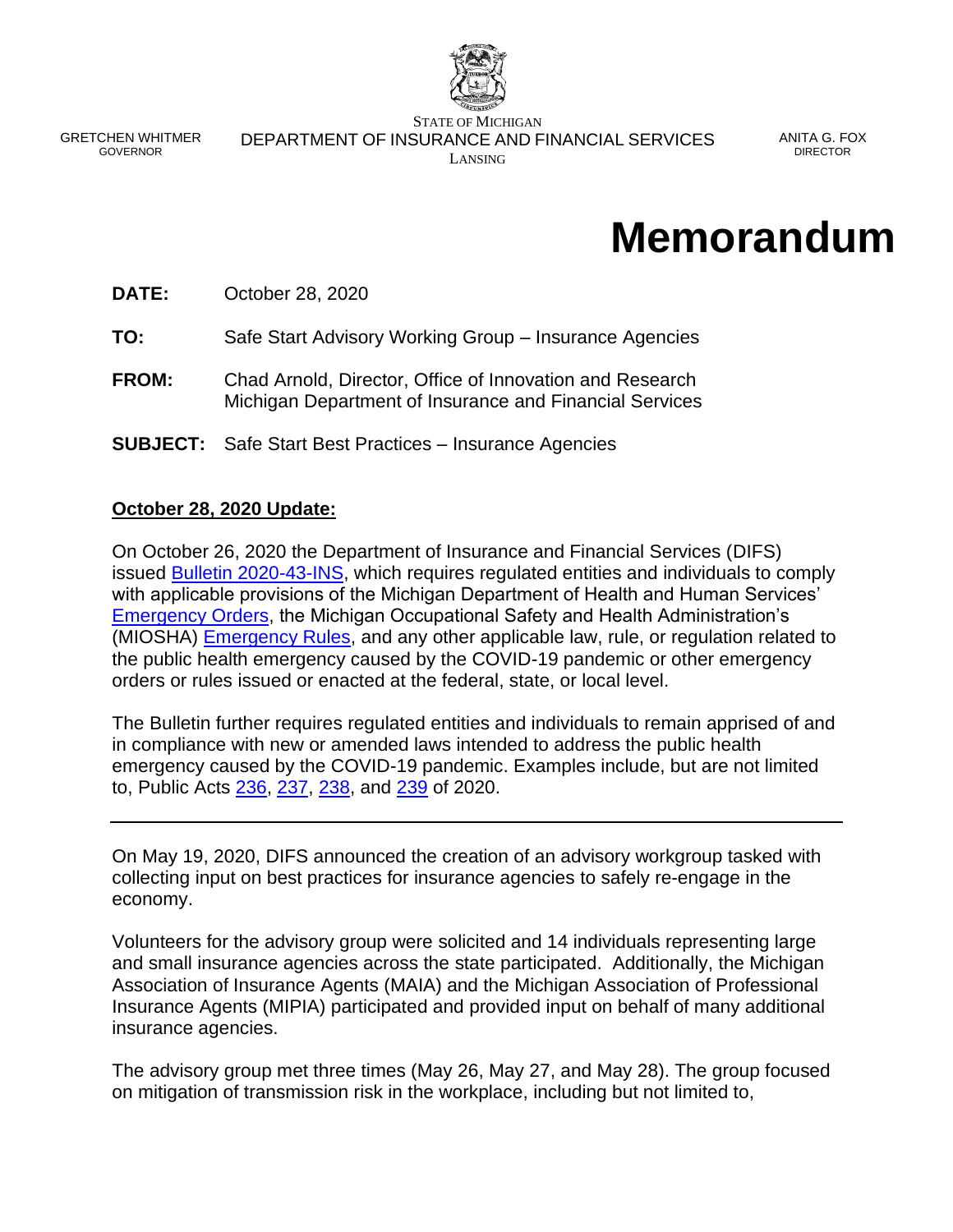administrative controls, access controls, social distancing, hygiene, sanitation, PPE, case monitoring, and facility closures.

The information contained within this memo is intended to represent a consensus of those that participated. The information is advisory in nature and is not meant to be a substitute for legal advice. Each business should make its own determination about accepting or rejecting any or all elements of this memo. Businesses and employers are encouraged to coordinate with state and local health officials to obtain timely and accurate information to inform appropriate responses. Local conditions will influence the decisions that public health officials make regarding community-level strategies.

#### **Administrative Controls**

Create an exposure control plan.

• Develop a plan in the event of COVID-19 exposure that is specific to your workplace. This could include but is not limited to, procedures for communicating with employees, clients, or outside vendors regarding possible exposure, identifying potential exposures, and control measures to eliminate or reduce exposures.

Establish a response team.

• Designate a team or an individual who will be responsible for COVID-19 issues and their impact at the workplace. Define the scope of duties for the response team.

Train employees.

• Make sure employees understand your exposure plans. Talk with your employees about planned changes and seek their input. Communicate with employees individually to assess their individual needs and comfort level regarding an exposure plan.

#### **Access Control**

Reduce congestion at start times and entry points.

• Consider staggering shifts so fewer people are entering the building at the same time or posting signs and other visual cues that help people maintain 6 feet apart near entry points.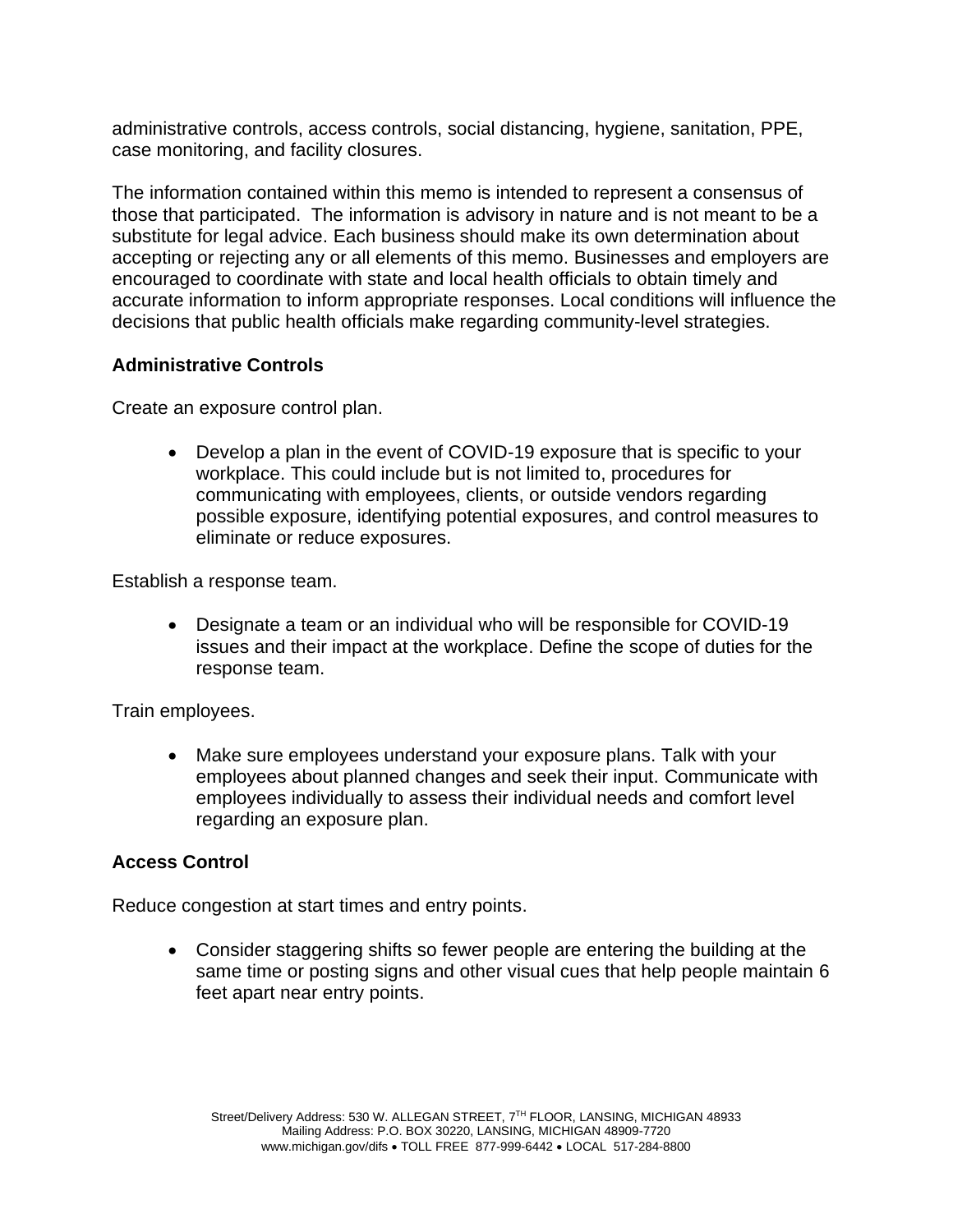Screen employee health and exposure.

- Consider having employees complete a daily self-assessment screening checklist before reporting to work. Self-assessment questions could include, but may not be limited to, asking the employee if they have been exposed to COVID-19, if the employee feels sick, or if they have traveled recently.
- Consider conducting daily in-person or virtual health checks (e.g., symptom and/or temperature screening) of employees before they enter the facility, in accordance with state and local public health authorities.
- Monitor federal, state, and local public health communications about COVID-19 screening protocols, guidance, and recommendations and ensure that workers have access to that information.

Actively encourage sick employees to stay home.

- Employees who have symptoms should notify their supervisor and stay home.
- Employees should not return to work until the criteria to discontinue home isolation are met, in consultation with healthcare providers and guidance from local public health authorities.
- Employees who are well but who have a sick family member at home with COVID-19 should notify their supervisor and follow CDC recommended precautions.

Control site access.

- Communicate to contractors, customers, clients, or any on-site visitors about changes that have been made to help control the spread of COVID-19. Ensure that they have the information and capability to comply with those policies.
- Consider posting signs on entry points to communicate with outside visitors of your workplace policies before they enter the building.
- Consider scheduling staggered in-person appointments with outside vendors or clients to minimize the amount of people in the workplace at a time.

Consolidate entry points.

• Control entry points for employees and outside visitors. Consider designating certain entry points for specific people and consider monitoring people moving through entry points.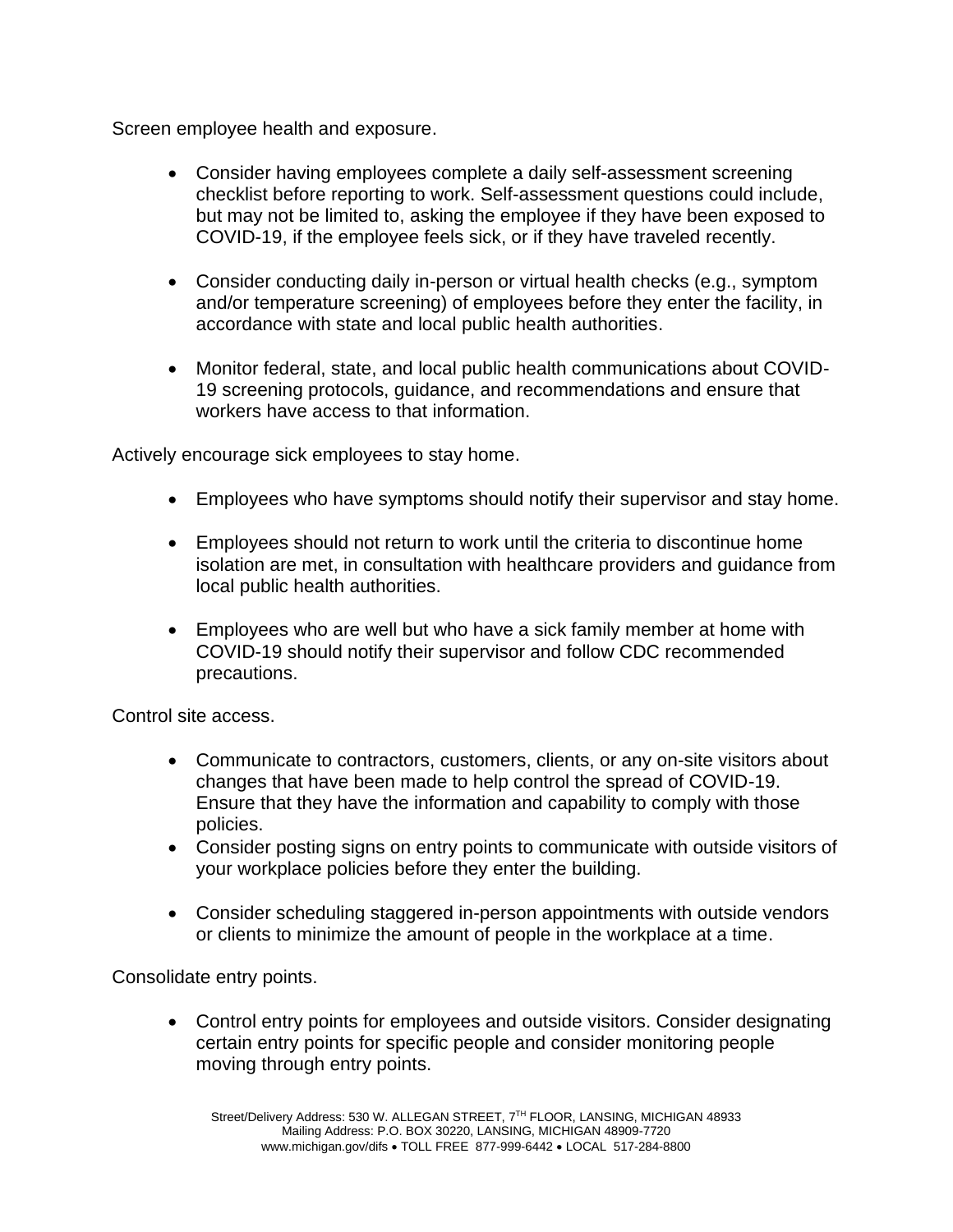Restrict travel and modify transportation policies.

- Minimize non-essential travel and consider resuming non-essential travel in accordance with state and local regulations and guidance.
- Employees who have engaged in considerable outside travel should consider adhering to self-isolation guidelines before returning to the workplace.

# **Social Distancing**

Increase distance between people.

- Increase physical space between employees at the worksite by modifying the workspace.
- Increase physical space between employees and customers. Consider using physical barriers such as partitions. Use signs, tape marks, or other visual cues such as decals or colored tape on the floor, placed 6 feet apart, to indicate where to stand when physical barriers are not possible.
- Adjust your business practices to reduce close contact with customers. Consider utilizing email, phone calls, or video calls to communicate with customers and minimize in-person appointments.
- If in-person appointments are necessary, consider establishing social distancing protocols for in-person appointments. Consider creating a designated space for appointments, maintaining 6 feet apart during appointments, and minimizing or staggering the time of appointments with customers to reduce exposure risks.

Limit use of common spaces and "choke" areas.

• Close or limit access to common areas where employees are likely to congregate and interact. This could include meeting spaces, kitchen areas, or break areas.

Stagger shifts.

- Implement flexible worksites (e.g., telework).
- Implement flexible work hours (e.g., rotate or stagger shifts to limit the number of employees in the workplace at the same time).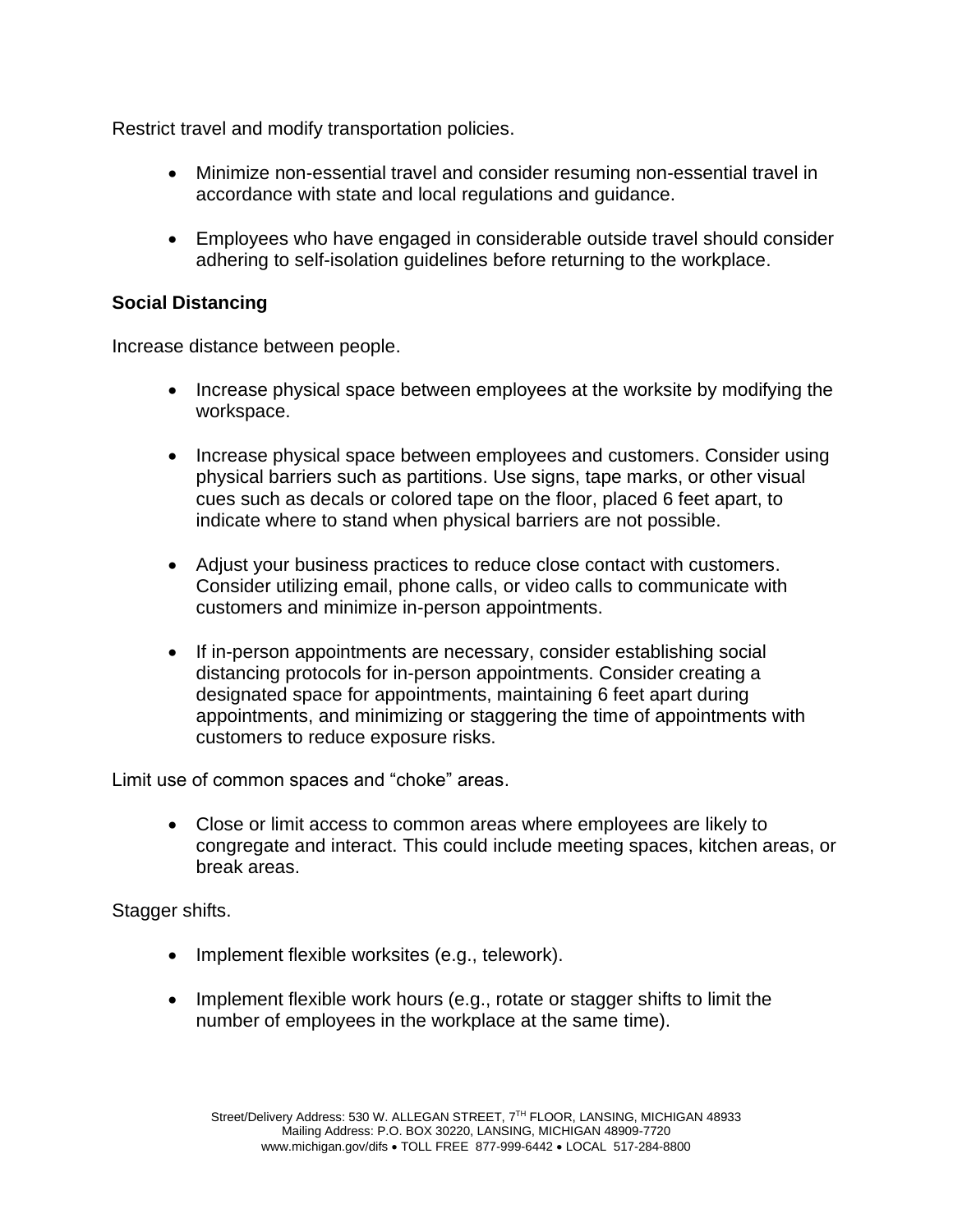• Consider what is appropriate for individual employees. Some employees may work better at the business location and some employees may work better at home.

Provide visual cues.

• Use signs, tape marks, or other visual cues such as decals or colored tape on the floor, placed 6 feet apart, to indicate where to stand when physical barriers are not possible.

#### **Hygiene**

Provide handwashing stations.

• Consider social distancing measures at hand washing stations and restrooms to minimize exposure.

Provide hand sanitization options.

Create personal hygiene policies.

• Place posters that encourage hand hygiene to help stop the spread at the entrance to your workplace and in other workplace areas where they are likely to be seen.

#### **Sanitation**

Conduct more frequent cleaning.

• Routinely clean all frequently touched surfaces in the workplace, such as workstations, keyboards, telephones, handrails, and doorknobs.

Provide cleaning materials.

• Provide disposable disinfecting wipes so that employees can wipe down commonly used surfaces before each use.

Establish protocols for sanitation of shared equipment.

- Discourage workers from using each other's phones, desks, offices, or other work tools and equipment, when possible.
- Consider requiring employees to clean shared equipment after individual use. Train employees on the expectations of cleaning shared spaces. Leadership should lead by example.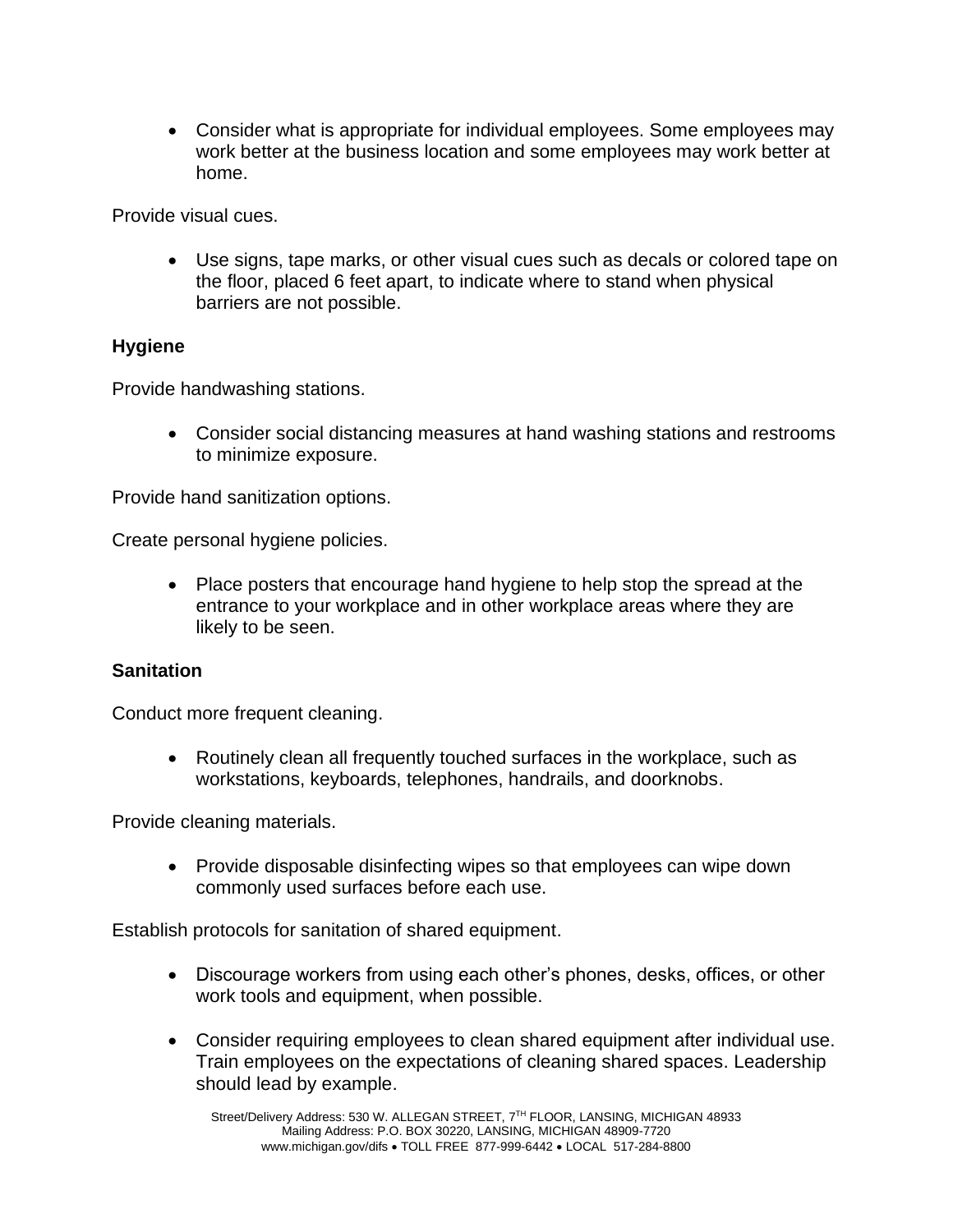# **PPE**

Enforce use of facial coverings.

• Consider using masks in common areas or in interactions where social distancing is not possible.

Distribute facial coverings and PPE.

- Consider distributing adequate masks and PPE to employees that are in workspaces where adequate social distancing may not be achievable.
- Give employees, customers, and visitors what they need to clean their hands and cover their coughs and sneezes.

Ensure PPE is appropriately stocked, and employees and visitors have access to PPE.

Provide adequate guidance and training to staff on the use of PPE.

# **Case Monitoring**

Define positive case protocols for isolation and workplace contact tracing.

• Businesses and employers are encouraged to coordinate with state and local health officials to obtain timely and accurate information to inform appropriate responses for case monitoring. Local conditions will influence the decisions that public health officials make regarding community-level strategies.

Provide guidance to exposed employees.

• Inform employees of their possible exposure to COVID-19 in the workplace but maintain employee confidentiality.

Mark off and clean spaces identified in workplace contact tracing.

# **Facility Closure**

Enforce appropriate shutdown / cleaning protocols.

• Have a plan in place in the event your business facility must close. Businesses and employers are encouraged to coordinate with state and local health officials to obtain timely and accurate information to inform appropriate facility closure responses. Local conditions will influence the decisions that public health officials make regarding community-level strategies.